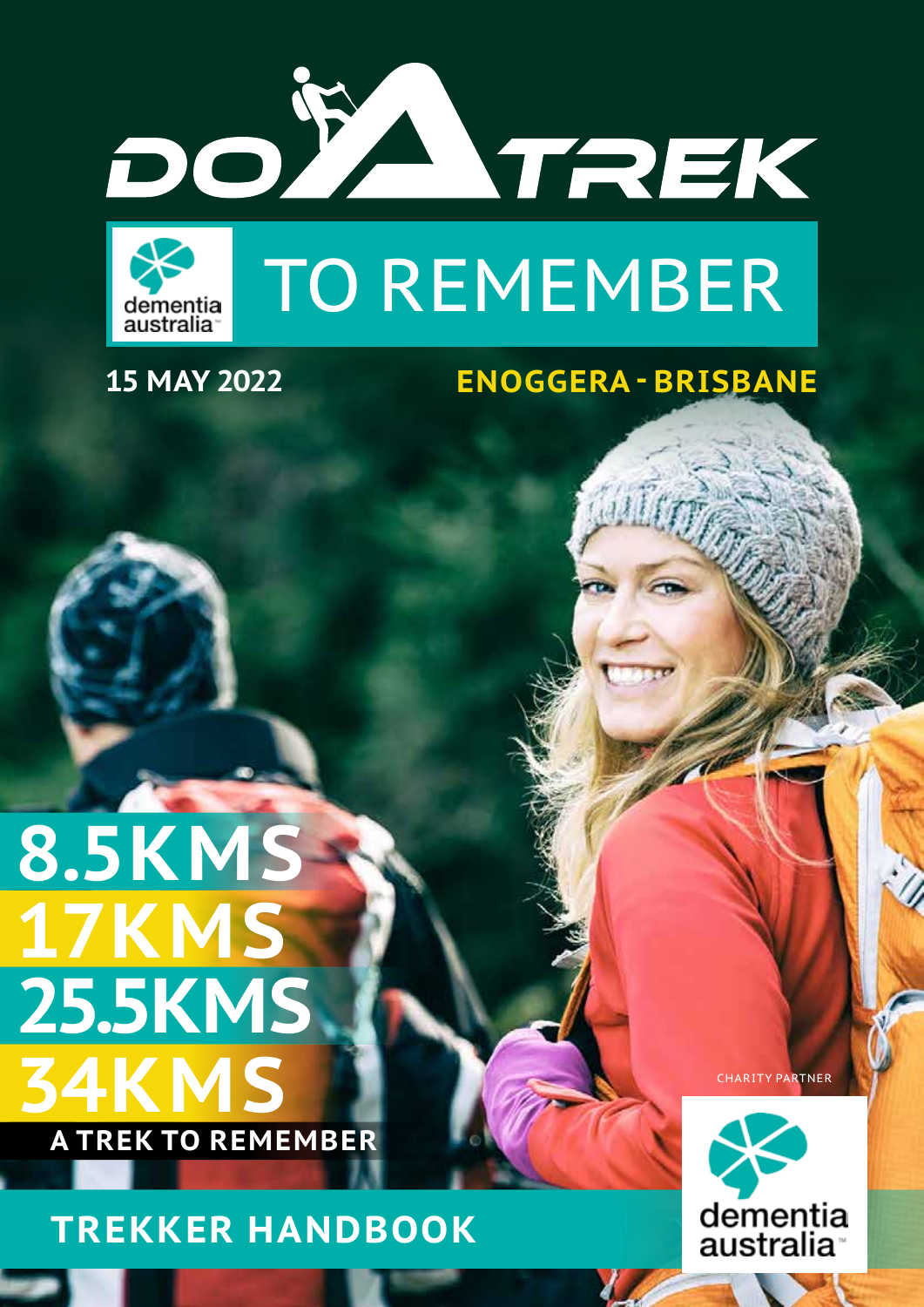# **CRITICAL TIMES**

### REGISTRATION, BRIEFING AND ROUTE UPDATES

All trekkers must register and attend at the registration time for your trek (see below). Unfortunately, late arrivals will not be accepted. Venue for all briefings is , Enoggera Reserve DAM WALL, The Gap, Brisbane. Please see location map below. If you require assistance with locating the briefing venue please contact Bruce Barker on 0401 713 039.



### 34KM TREK

Registration Time: 5.50am Sunday 15 May Trek Commences: 6.00am Trek Information: Refer to page 4

### 25.5KM TREK

Registration Time: 7.50am Sunday 15 May Trek Commences: 8.00am Trek information: Refer to page 4

### 17KM TREK

Registration Time: 09.50am Sunday 15 May Trek Commences: 10.00am Trek information: Refer to page 4

### 8.5KM TREK

Registration Time: 11.50am Sunday 15 May Trek Commences: 12 noon Trek information: Refer to page 4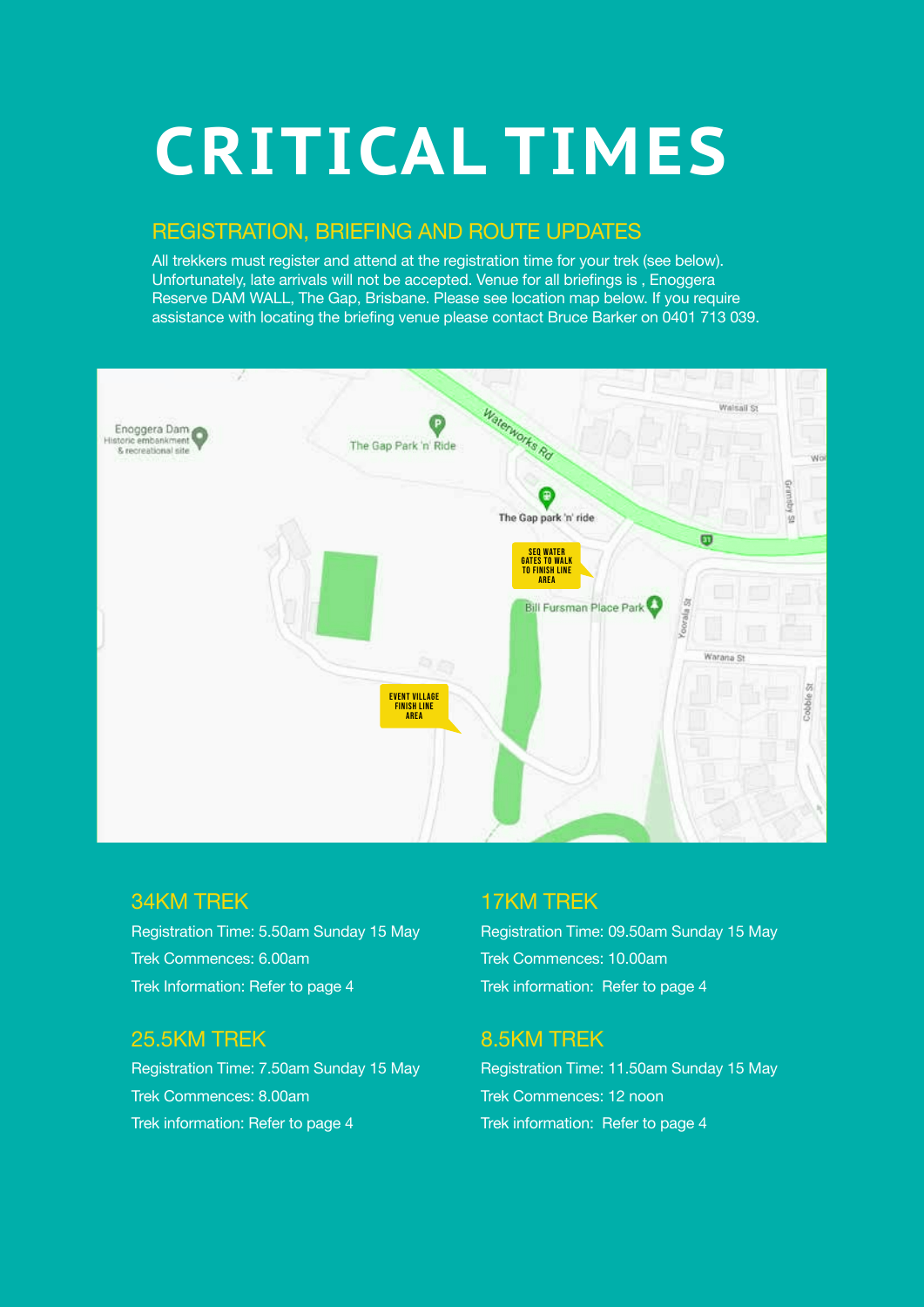

# **SUPPORTING DEMENTIA AUSTRALIA**

Dementia Australia represents the 447, 115 Australians living with dementia and the almost 1.5 million Australians involved in their care. They advocate for the needs of people living with all types of dementia, and their families and carers, and provide support services, education and information.

#### SERVICES PROVIDED TO THE COMMUNITY INCLUDE -

- Operation of the National Dementia Helpline where people can talk to caring and experienced professionals;
- Living with Memory Loss Programs where people can obtain information and talk confidentially with others in a similar situation;
- Library and information services which provides access to dementia related consumer health information and services;
- Providing Carer Support Groups;
- Assisting many in time of need with our education seminars, workshops and programs;

More information about Dementia Australia's services can be found by visiting their website www.dementia.org.au

Dementia Australia are committed to achieving a dementia-friendly Australia where people with dementia are respected, supported, empowered, and engaged in community life.

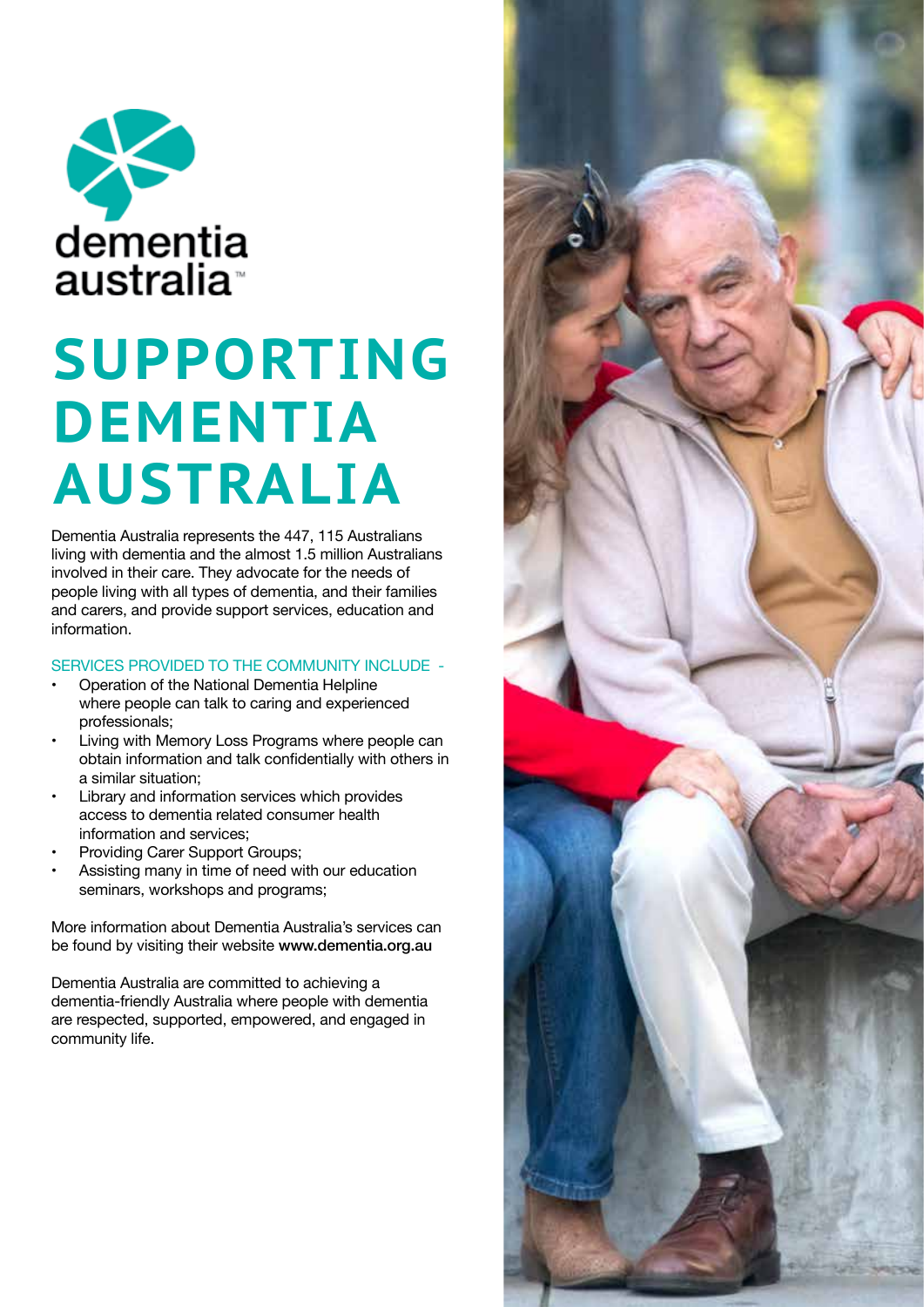# **34KM 4 LAPS OF 8.5KM CIRCUIT** 25.5KM **3 LAPS OF 8.5KM CIRCUIT 2 LAPS OF 8.5KM CIRCUIT 8.5KM CIRCUIT 8.5 KM**

### SUNDAY 15TH OF MAY 2022 **8.5KM** TREK INFORMATION

Each 8.5KM lap should take 1.5 – 2.5 HOURS DEPENDING ON WEATHER

PARK AT BUS TRANSFER STATION, WATERWORKS ROAD, ENOGGERA RESERVE, THE GAP, BRISBANE. KEEP AN EYE OUT FOR ELITE EXECUTIVE EVENTS CREW FOR DIRECTION. CAR POOLING IS ADVISABLE.

34.0KM TREK REGISTRATION TIME: 5.50AM SUNDAY 15 MAY: 6.00AM TREK COMMENCES 25.5KM TREK REGISTRATION TIME: 7.50AM SUNDAY 15 MAY: 8.00AM TREK COMMENCES 17.0KM REGISTRATION TIME: 09.50AM SUNDAY 15 MAY: 10.00AM TREK COMMENCES 8.5KM REGISTRATION TIME: 11.50AM SUNDAY 15 MAY: 12.00PM TREK COMMENCES

ENTRANCE TO SOUTH EAST QUEENSLAND WATER, GATES AT HORSMAN PLACE PARK LOOK OUT FOR SIGNS

After collecting your trek bib from event staff and listen to a small briefing, The Trek consists of an 8.5km laps of walking on wide fire trails, around the picturesque Enoggera Reservoir and will take approximately 2 hours. This outstanding Trek offers a few short, sharp hills along the way that may test you, but the Trek delivers some of Brisbane's best bush landscape and lake views. The event will also have Support Staff – who have operated in these D'Aguilar ranges for over 15 years - to offer their support at several stations throughout the Trek, should you need water or support. Participants can still request support between these stations though, as we well have a team of Medical professionals roaming the route in 4x4 vehicles.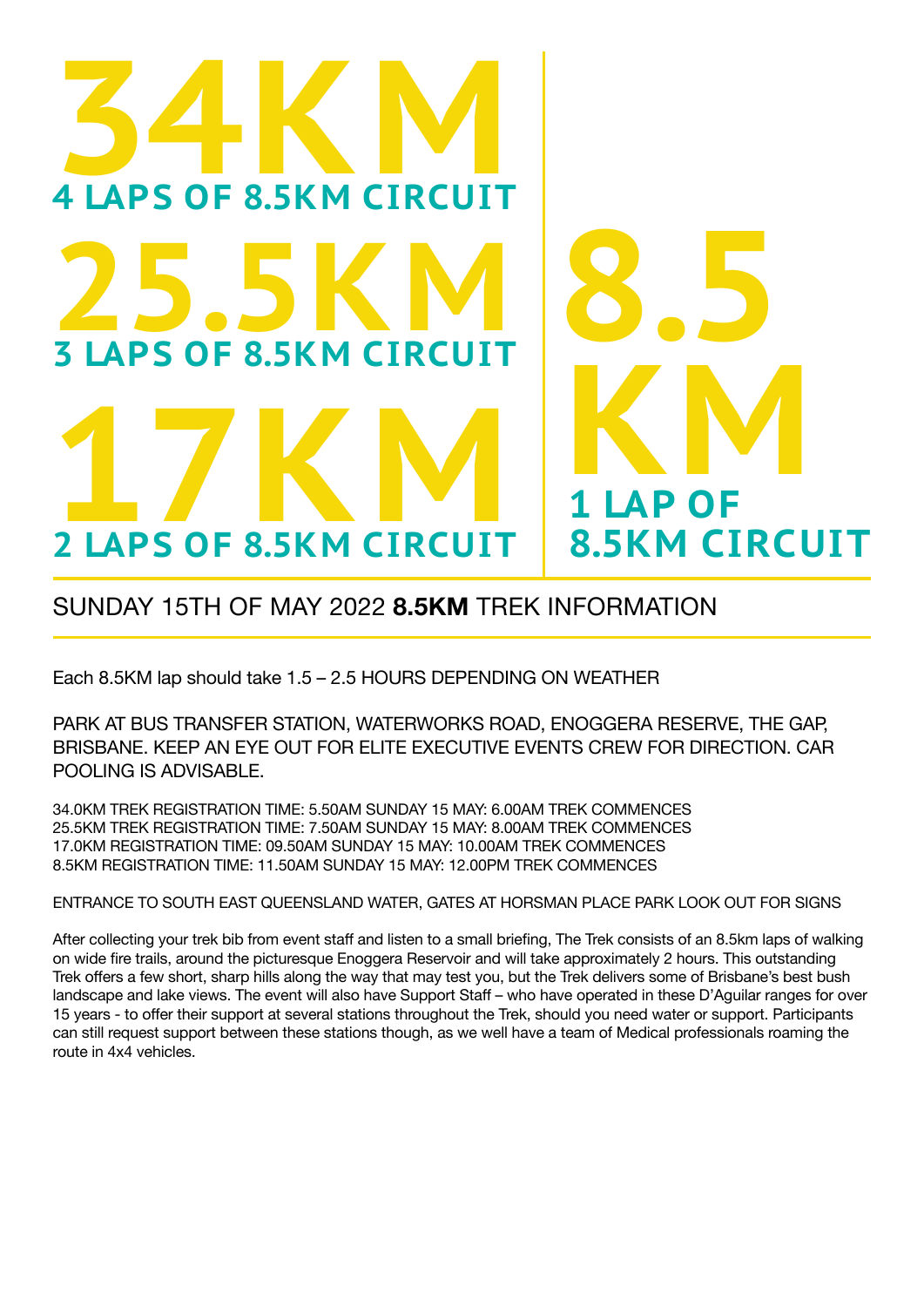# **34KM 4 LAPS OF 8.5KM CIRCUIT 25.5KM 3 LAPS OF 8.5KM CIRCUIT 2 LAPS OF 8.5KM CIRCUIT 8.5KM CIRCUIT 8.5** *K* LAP OF

8.0KLM - Enoggera Reservoir Circuit The Gap



Green - 8.0KLM route **Toilets available** 

**Car parking and Finish line Village**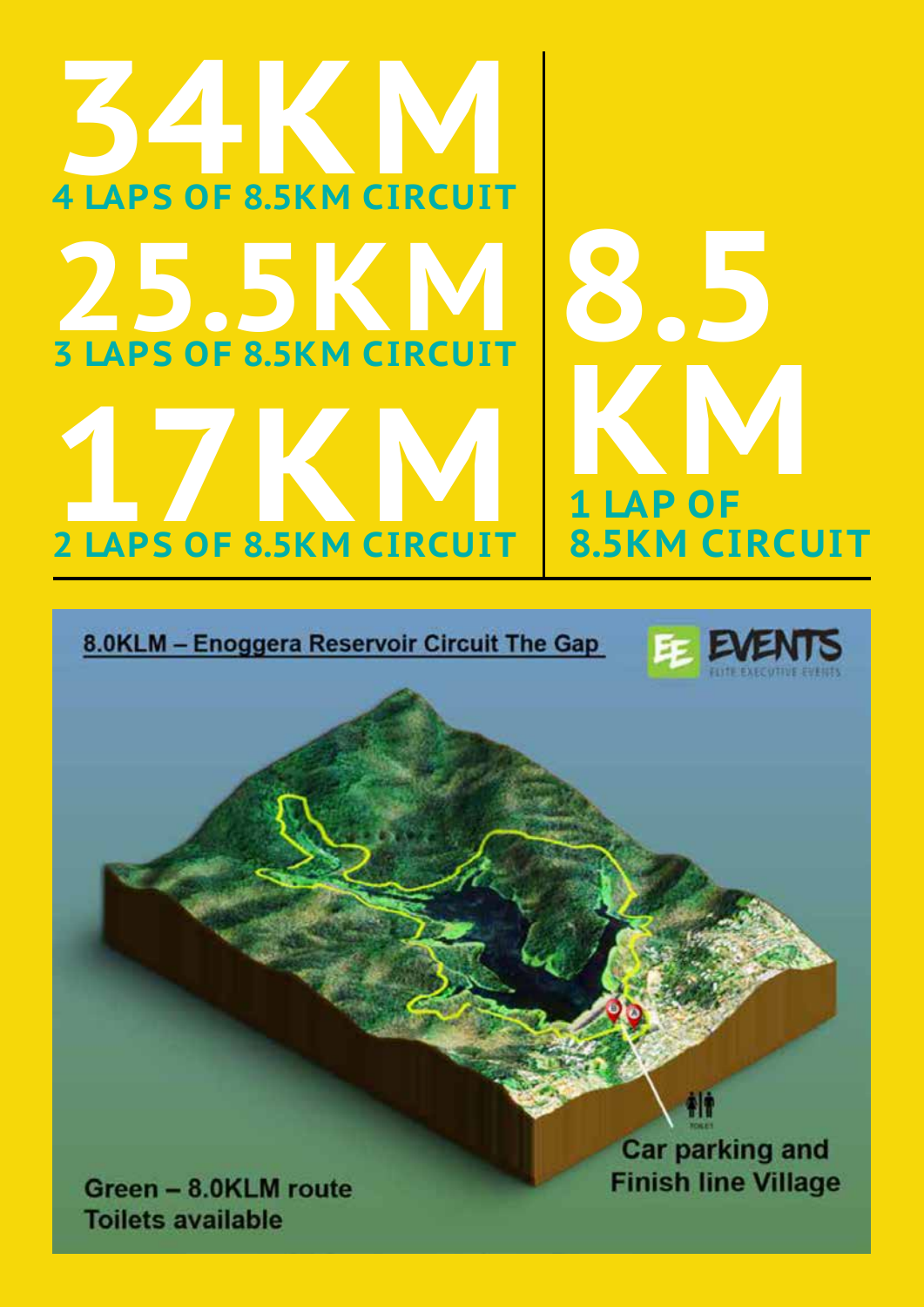# **FAQS**

#### **CAN I MAKE MY OWN WAY TO THE START POINT?**

 All trekkers must attend a briefing which is held at event village prior to the trek commencement, therefore all trekkers must meet at the meeting point.

#### **CAN CHILDREN UNDERTAKE THE TREK?**

This event is being conducted in remote areas, through terrain that is rough, steep and sometimes with no or limited vehicle access. Therefore, only children aged 16+ can participate and must be accompanied by an adult.

#### **DO I HAVE TO FUNDRAISE?**

You are registering for an event when you participate in our treks. The fundraising is optional however very highly encouraged. But Dementia Australia are here to help! They will contact you will set up a fundraising page after your registration – this makes asking for and receiving donations easy. And feel free to give Emma Darling a call on 07 3014 6605 to discuss your fundraising ideas

#### **WHAT IF I NEED HELP WHILST TREKKING?**

If you need medical assistance, to reduce the distance you walk you can speak to one of the medics and/ or support vehicle crew who will assist you. This can be arranged by calling either 0401 713 039 or 0414 311 972.

#### **WHAT/HOW MUCH FOOD/WATER SHOULD I BRING ON THE TREK?**

You will need 1 litre of water at the commencement of the trek. There will be mobile car drink stations at all times, all support vehicles will carry water. Participants will need to have enough snacks for the whole day, there is a light bush soup kitchen for the full day treks.

#### **WHAT HAPPENS IF I REGISTER BUT THEN CANNOT PARTICIPATE?**

We do not refund registration fees or any money raised for Dementia Australia, however if a trekker is unable to participate they may transfer their registration (but not fundraising) to another person by notifying Elite Executive Events in writing prior to commencement of the trek.

#### **DO I NEED INSURANCE?**

While we undertake all measures possible to ensure your safety, but you are responsible for your own health and wellbeing in the lead up to and during the event. Make sure you have the relevant health insurance and ambulance cover.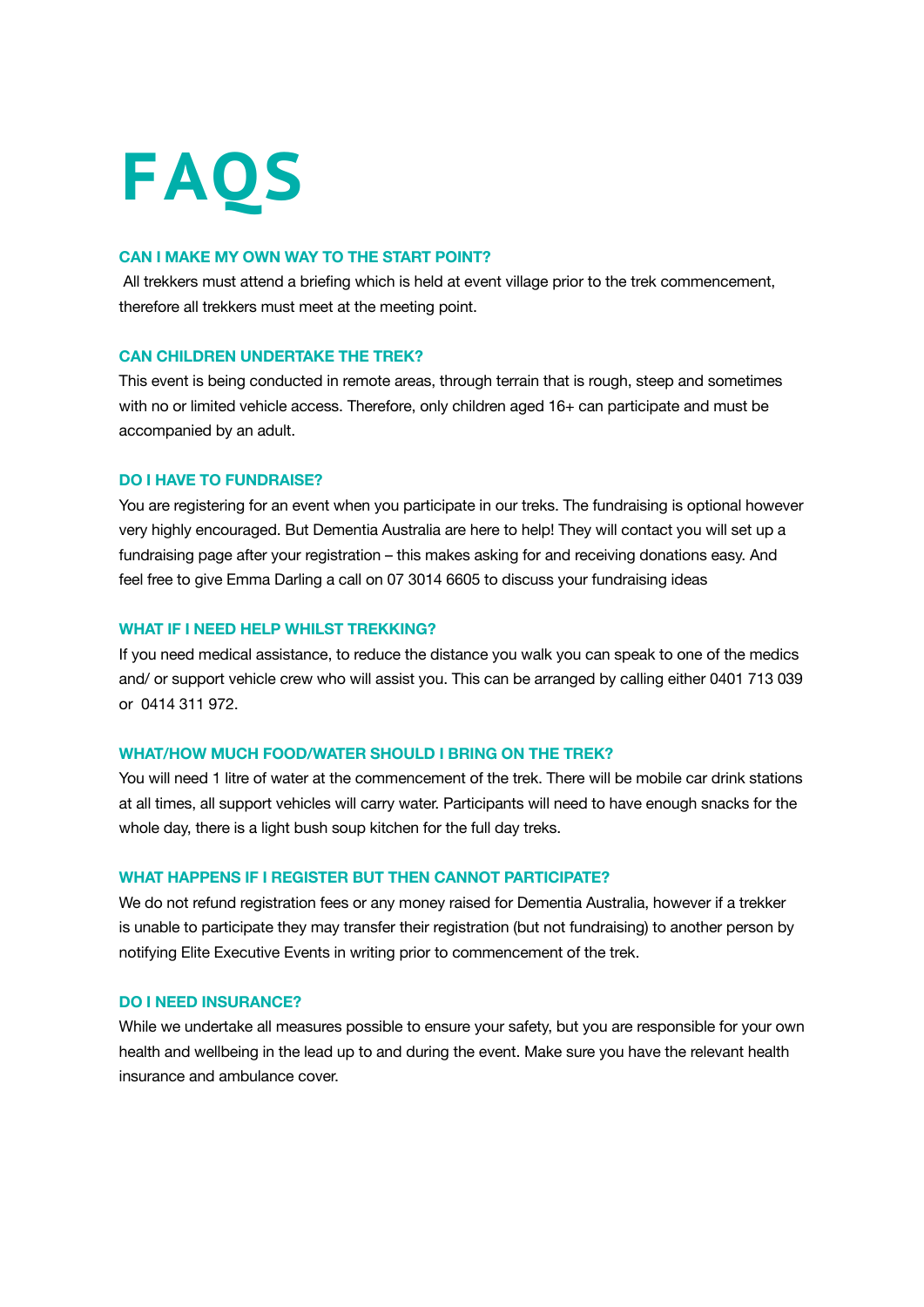# **SAFETY**

1. Use your personal discretion in the event of injury or emergency as to which of the following recommended procedures to use:

- If the injury or emergency is considered life threatening ring 112 and treat the same as a 000 call. State your name and that you are participating in the DO A TREK TO REMEMBER Trek. - If the injury or emergency is not considered life threatening alert the nearest Medic or Trek Leader or, if they are not in close proximity call 0401 713 039 or 0414 311 972, and inform them of the situation.

- 2. Teams are responsible for both their own and their team's behaviour. Contravention of any checkpoint property owner's regulations may lead to the team's withdrawal for the trek.
- 3. Teams must carry mobile phones, preferably on two different networks. It is highly recommended that one phone is connected to the Telstra Network. All phone numbers in use must be provided to event organisers on registration.
- 4. Prescription medication and pain killers are your own responsibility. These cannot be issued by First Aid.
- 5. Sections of the trek can get very cold, especially in the morning and it is expected that participants carry and wear appropriate clothing for such conditions. It is recommended to keep a rain poncho on hand depending on forecast weather.
- 6. BUSH FIRE

Alert officials if you site a bush fire on 0401 713 039 or 0414 311 972. An emergency evacuation plan will be enacted by your trek leader and the support network. Follow event officials' instructions and remain at a checkpoint if advised to do so by officials. In the unlikely event that you are trapped, Elite Executive Events will call emergency services on 000 or 112 from a mobile; attempt to find a safe position in water, away from trees (in clear ground), in low ground or dig a trench, cover your mouth and nose with a wet piece of clothing.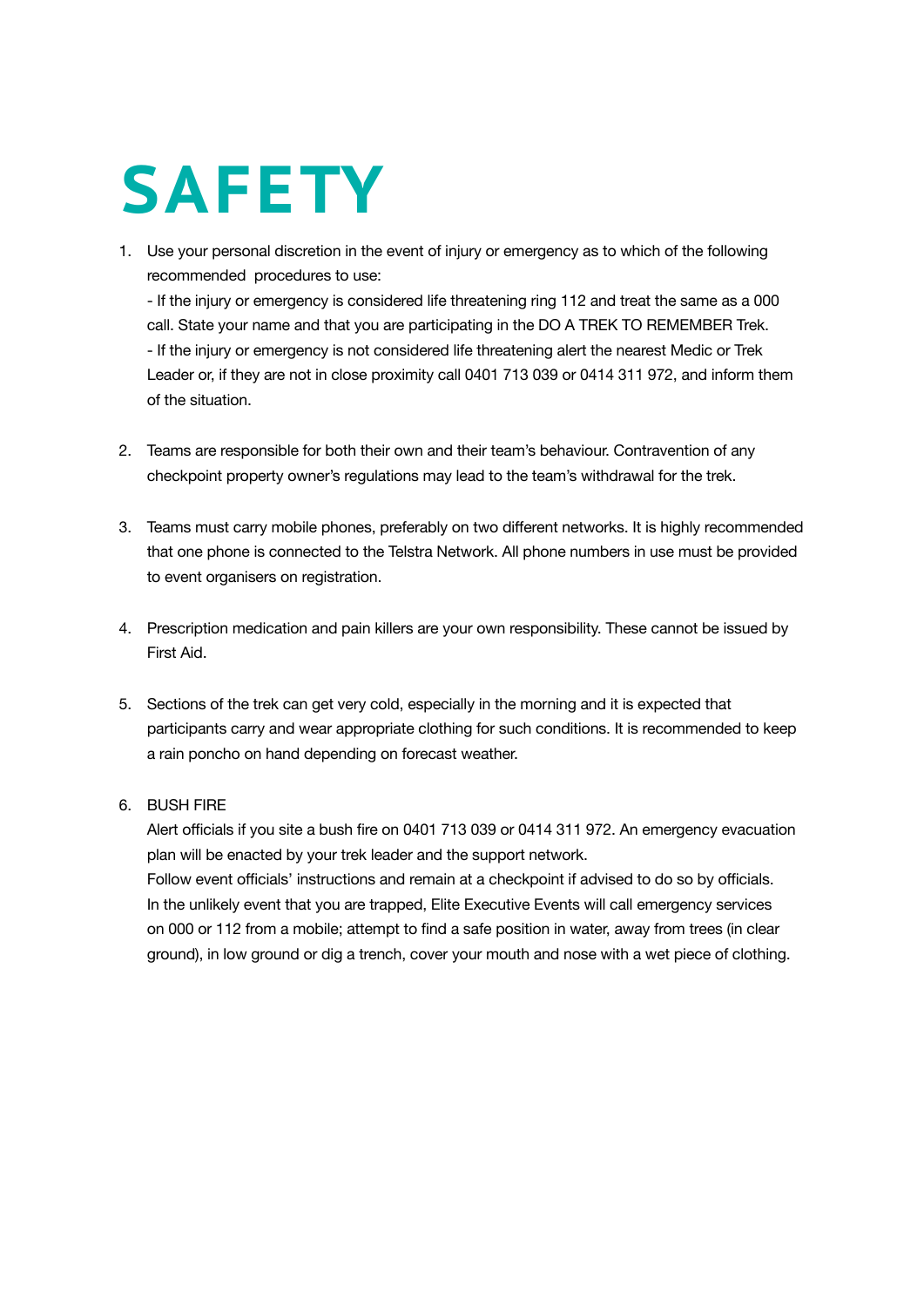# **DRSABCD action plan**

In an emergency call triple zero (000) for an ambulance

**DANGER** 

Ensure the area is safe for yourself, others and the patient.

## **RESPONSE**

Check for response-ask name-squeeze shoulders

#### No response • Send for help.

### Response

- · make comfortable
- check for injuries
- · monitor response.



## **SEND** for help

Call Triple Zero (000) for an ambulance or ask another person to make the call.

### **AIRWAY**

Open mouth-if foreign material is present:

- place in the recovery position
- clear airway with fingers.

Open airway by tilting head with chin lift.





## **BREATHING**

· Start CPR.

Check for breathing-look, listen and feel.

Not normal breathing

### Normal breathing

- · place in recovery position
- monitor breathing
- · manage injuries
- treat for shock.

## CPR

### Start CPR-30 chest compressions : 2 breaths

Continue CPR until help arrives or patient recovers.

## **DEFIBRILLATION**

Apply defibrillator if available and follow voice prompts.



C St John Ambulance Australia, St John encourages first aid<br>training as this information is not a substitute for first aid training.

Learn First Aid | 1300 360 455 | www.stjohn.org.au







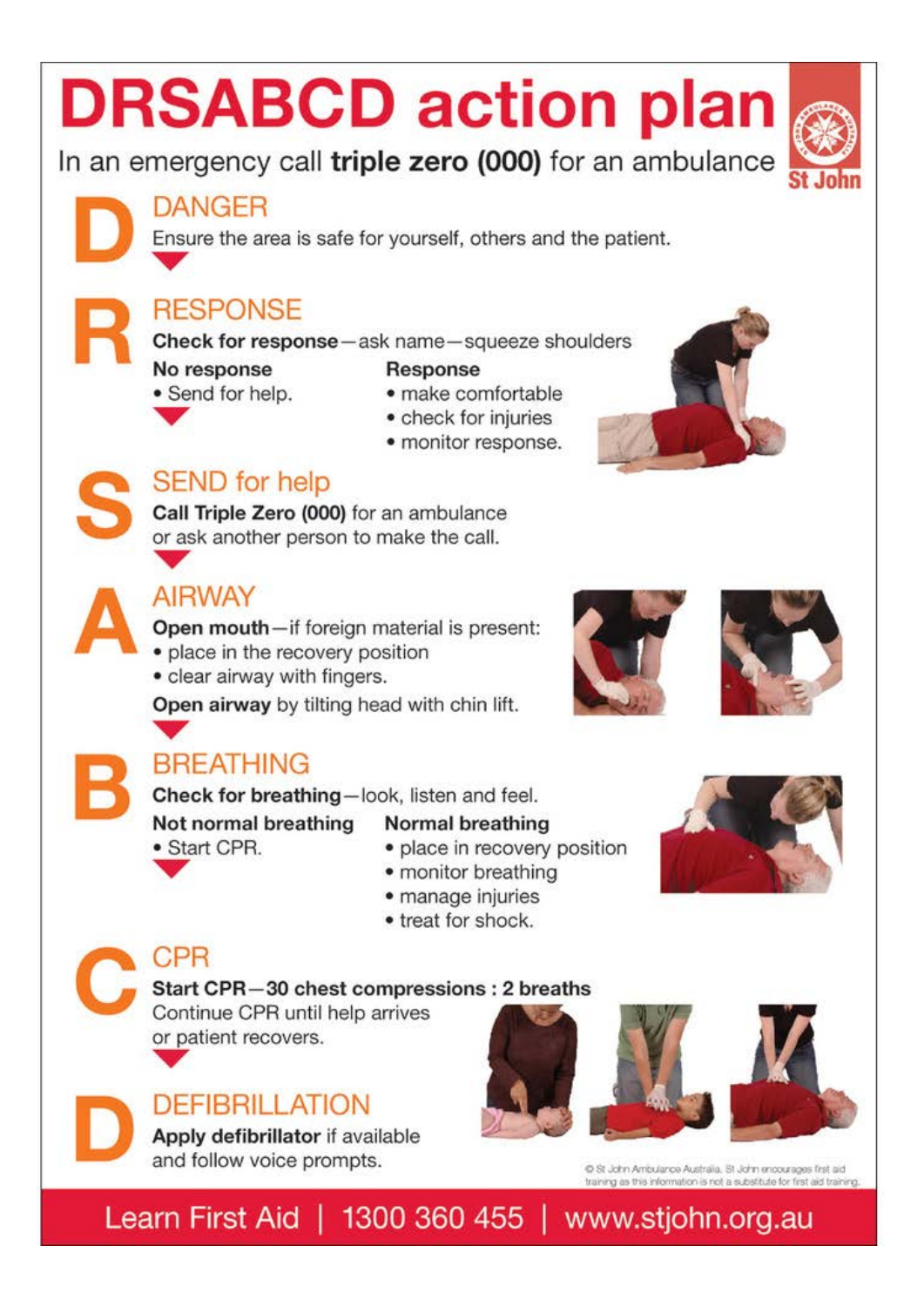# **CHECKLIST**

Provided below is a suggested list of equipment that can help you and your team prepare for the trek ahead.

#### **TREKKERS ON THE TRACK:**

- FOOTWEAR proven and trialled hiking shoe or boot
- **SPARE LACES**
- SOCKS include spares
- GATORS lightweight keep gear out of boots/shoes
- NICKS /SKINS/TIGHTS prevent chafing, support recovery and performance.
- CLOTHING consider all weather conditions ensure you have clothing suitable for windy raining, hot and cold conditions.
- LIGHTWEIGHT GLOVES Keep the hands warm
- HATS baseball cap, lightweight beanie, broad-brimmed lightweight hat personal preference
- BUFF Multi use sun protection, dust protection, neck protection, sweat, etc.
- **SUNGLASSES**
- HIKING POLES personal preference
- SMALL CAMELPAK TO CARRY GEAR lightweight, durable, tested and trialled
- HYDRATION Camelpak or water bottle.
- SNACKS food packs specially designed, lightweight, individual food packs.
- PERSONAL MED KIT lightweight covers personal medications, band aids, tape, chafing, Insect repellent, sunscreen, hand gel, painkillers, etc. – Please note trek medics and first aid tents are also available.
- COMMUNICATIONS mobile phone (fully charged)
- PERSONAL ID

**Carry only what you need on the course, anything extra should be given to the trek leaders. Remember to bring your light snacks, hydration and first aid will be provided on course and at rest checkpoints. Please note that you are responsible to bring water container, either camel pack or water bottle, no cups at hydration stops.**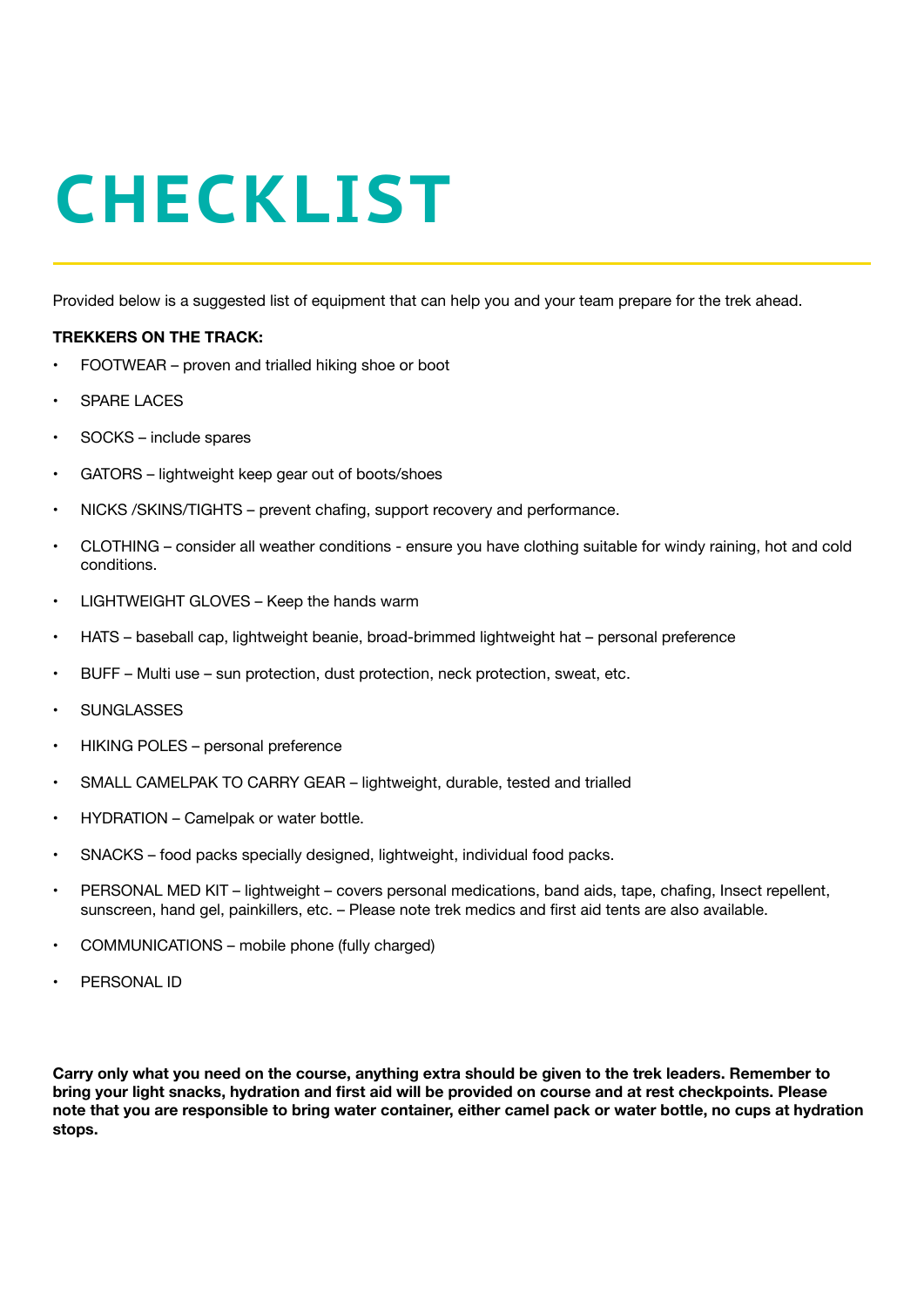# **TERMS & CONDITIONS**

Elite Executive Events are the event organisers of DO A TREK TO REMEMBER 2021. If we deem the route unsafe (due to but not limited to heavy rain, lightning, high winds, bushfire or 'acts of god') we may, at our sole discretion, re-route The DO A TREK TO REMEMBER , find an alternative shortened course, or cancel the event. If the event is cancelled, re-routed or shortened, no refund of registration fees, fundraising monies or transfer to another DO A TREK TO REMEMBER event will be made. Due to the nature of our events and the months of preparation involved, the event will not be re-scheduled to any other weekend. We also reserve the right to change the route or checkpoint locations or distances as necessary. Any changes will be communicated to participants prior to the event.

1. All team members must be aged 18 or above unless approved by the organiser in advance in writing and will only be so approved where a parent or guardian has signed the appropriate form(s). The minimum age for students participating in the event is 16 years of age and they must be accompanied by an adult for the entirety of the course or where multiple adults are involved for each leg. Where necessary adults accompanying minors must be Blue Card certified.

2. At the start of the event, any team(s) must have a minimum of two members with a maximum of six members

3. Teams must register and check in during their allocated check in period (refer to the Critical Times on the first page). Please note that the buses are unable to wait for late arrivals.

4. There is one major checkpoint throughout the course excluding the start and finish points (excluding 8.5km trek). All trek groups must remain together between checkpoints. All participants must check in and check out as a group at each checkpoint. Checkpoint staff will not check in or check out a team until all members are accounted for.

5. Do not drop litter on the ground. Please respect the environment and carry out all your rubbish or discard at any bins provided. (This includes cigarette butts. Do not

leave butts in tall grass or other flammable materials.) Anyone observed littering will be removed immediately from the event.

6. Under no circumstances are any participants to be left unattended. If a participant is seriously injured and cannot be moved, one person must remain with them while another participant alerts the accompanying medical personnel. At all times an EEE Event Medic should be no further than 500 metres away.

7. If you want to withdraw during the event, you must first report to the mobile Trek Group Leader or mobile Trek Group Medic who will sign you out. You will then hop into a transport vehicle and dropped off at finish line. at which time you will have your entry bib code recorded as having left the event.

8. If you do not notify event organisers of your intention to leave a checkpoint prior to doing so, this will result in an emergency services response. This can waste valuable resources, which may be required elsewhere and for which you may be held financially accountable.

9. Identification (ie Bibs) must be worn at all times during the event.

10. A team must notify Elite Executive Events organisers of any change of team members via email. No substitutions will be allowed once the event starts. Any team found to be substituting without prior notification or during the event will be withdrawn.

11. If, in the opinion of medical personnel, a team member is unable to continue for medical reasons the event organisers reserve the right to remove that member from the event.

12. Every participant must have completed their training, so they are fit enough to complete their chosen distance.

13. All participants must read the Trekkers Handbook and be fully prepared on the morning of the event to commence trek with all equipment and provisions.